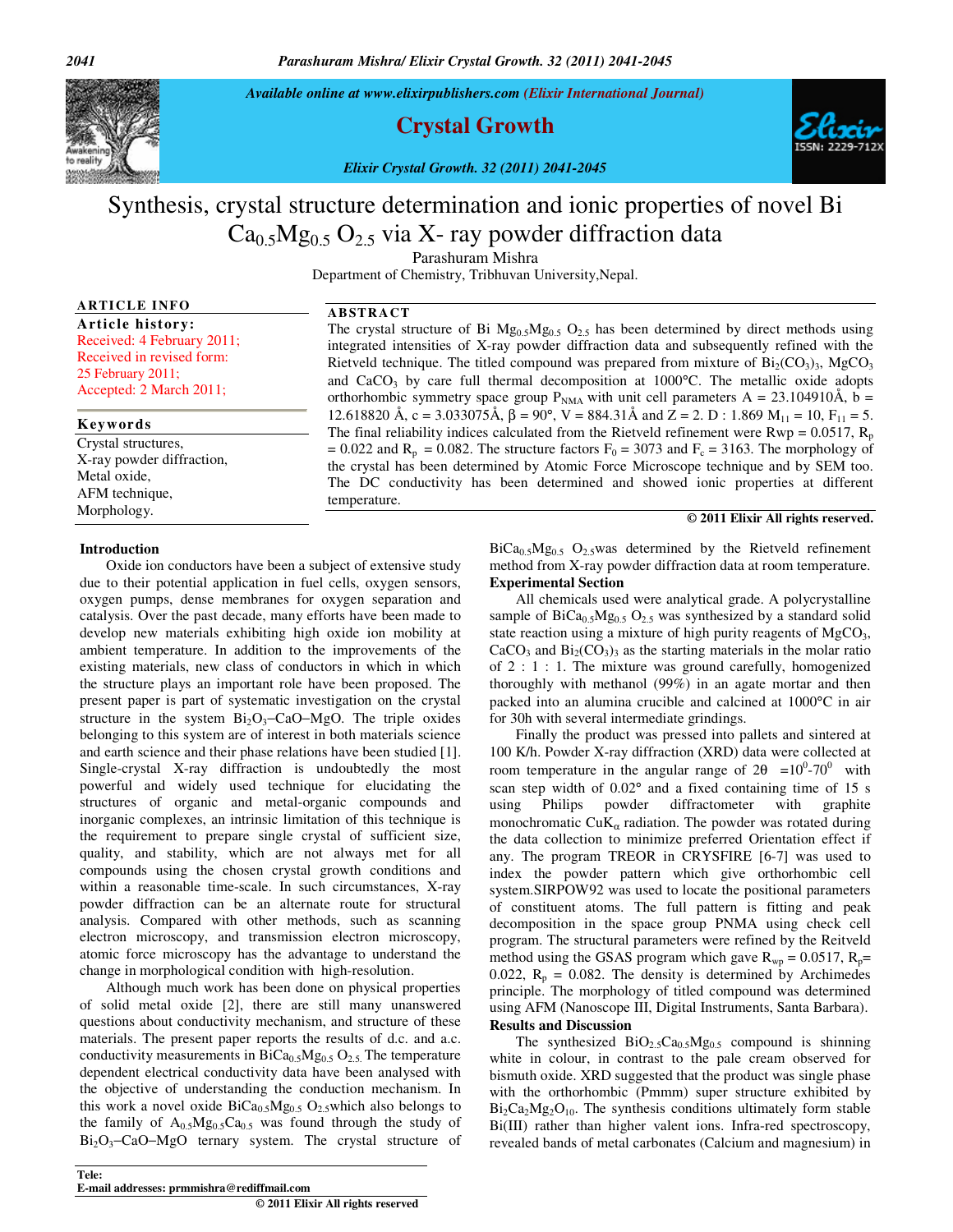the starting materials in the range of  $1510-700 \text{cm}^{-1}$  are disappeared in the solid product. Indexing Bragg reflections in the XRD data indicated that  $BiO<sub>2.5</sub>Ca.Mg$  crystalline in the orthorhombic system. The figure of merit for assessing the quality of the solution are  $M_{11} = 10$ ,  $F_{11} = 5$  and Av. Eps = 0.0000673 crystallographic and experimental parameters are given in Table 1, final positional bond lengths, bond angles dihedral angles and torsion angles are given in table 2, and their fraction coordinates are discussed in table 4. We found that  $BiO_{2.5}Ca_{0.5}Mg_{0.5}$  displays a spiral chain structure viewed along the c-axis  $[3-5]$ .



**Fig.1: Observed, calculated and difference X-ray diffraction pattern of BiO2.5Ca0.5Mg0.5.**



**Fig.2.Closed-packed structure of oxide.** 





The observed, difference and calculated patterns of the newly synthesized novel oxide obtained by Rietveld refinement has been shown in Fig. 1. The structure in packing from shown in Fig. 2. In the structure  $Bi(1)$  is bonded with  $Mg(15)$ ,  $Bi(2)$ bonded with O(13), Bi(2)-Bi(12), Bi(2)-Bi(12), Bi(II)−O(4), Bi(1)−O(9), Bi(2)−O(9) each forming closed type structure. The bonding between different constituent atoms has been discussed in more details in table 2.

In conclusion, the structure of  $BiCa<sub>0.5</sub>Mg0.5 O<sub>2.5</sub>$  has been solved by the *ab initio* approach using powder X-ray diffraction data.  $Bi<sub>2</sub>O<sub>3</sub>$ .CaO.MgO was found to crystalline in orthorhombic system with space group PNMA, which displays an unusual spiral chain structure along the c-axis and packing form on three-dimensional axis.

#### **AFM investigation of BiCa0.5Mg0.5 O2.5 compound**

Topography of  $BiCa<sub>0.5</sub>Mg<sub>0.5</sub> O<sub>2.5</sub>$  was carried out by AFM technique. It was prepared by the hydrothermal air oxidation crystallization method on a large scale  $(5.6 \times 5.6 \mu m)$  is shown ion Fig. 3a, which gives the morphology of titled compound powder in a large area. The image was golden scale – encoded. That is darker regions are deeper than lighter ones and same brightness corresponding to the lights ones is not homogeneous and some powder aggregated lightly. Further information can be obtained from fig. 3b (200×200 nm), which shows the size and microstructure of  $BiO<sub>2.5</sub>Ca<sub>0.5</sub>MgO$  aggregates. The size of the aggregates is neither the range of 2.23 nm and the shapes of the aggregates are irregular [11-12].

A typical image of sample powders, which are prepared by supercritical fluid drying, is shown in Fig. 3b  $(1.2 \times 1.2 \mu m)$ image). Some cone like and special particles can be seen individually in the image; the diameters of the particles is roughly 200 nm ~200 nm. It should be noted here that in imaging, rotation of the scan direction and changes of the scan frequency did not affect the structure of  $BiO_{2.5}$   $Ca<sub>0.5</sub>Mg<sub>0.5</sub>$ particles, ruling out the possibility that scanning influenced the shapes of these particles or caused some imaging artifact. Moreover, we also found clusters of  $BiO_{2.5} Ca_{0.5} Mg_{0.5}$  in figure 3b. The three-dimensional figure can be seen in Fig. 3c [13, 19].The histogram (volume, area, perimeter vs. Z(nm)) of the desired compound  $BiO_{2.5}$  Ca<sub>0.5</sub>Mg<sub>0.5</sub> has been discussed in fig. 3d.



**Fig.3. 1 ×1 nm AFM picture showing a rather uniform step bunching (not typical)** 

**SEM** 

The SEM observation as shown in figure 4 reveals that the products consist of a large quantity of oxide with typical lengths in the wide range. The magnification SEM (500) images further verified the uniform in width and thickness.



**Fig 4.SEM micrograph of BiCa<sub>0.5</sub>Mg<sub>0.5</sub>**  $O_{2.5}$ **. Temperature dependence of the** *dc* **conductivity** 

The temperature dependence of the dc electrical conductivity of metal oxide was analyzed by complex independence method at different frequencies and in a temperature range from 20 to  $110<sup>0</sup>C$  in inert atmosphere.

It is observed that increase the temperature decrease the conductivity of investigated oxide due to Bi—O bond protrudes into the higher thermal parameter of O suggests a possible mode of ionic conductivity in this structure. The energy of activation was calculated by fitting the curve for the following equation

 $\sigma$  dc=  $\sigma_0$  exp[-ΔE/k T]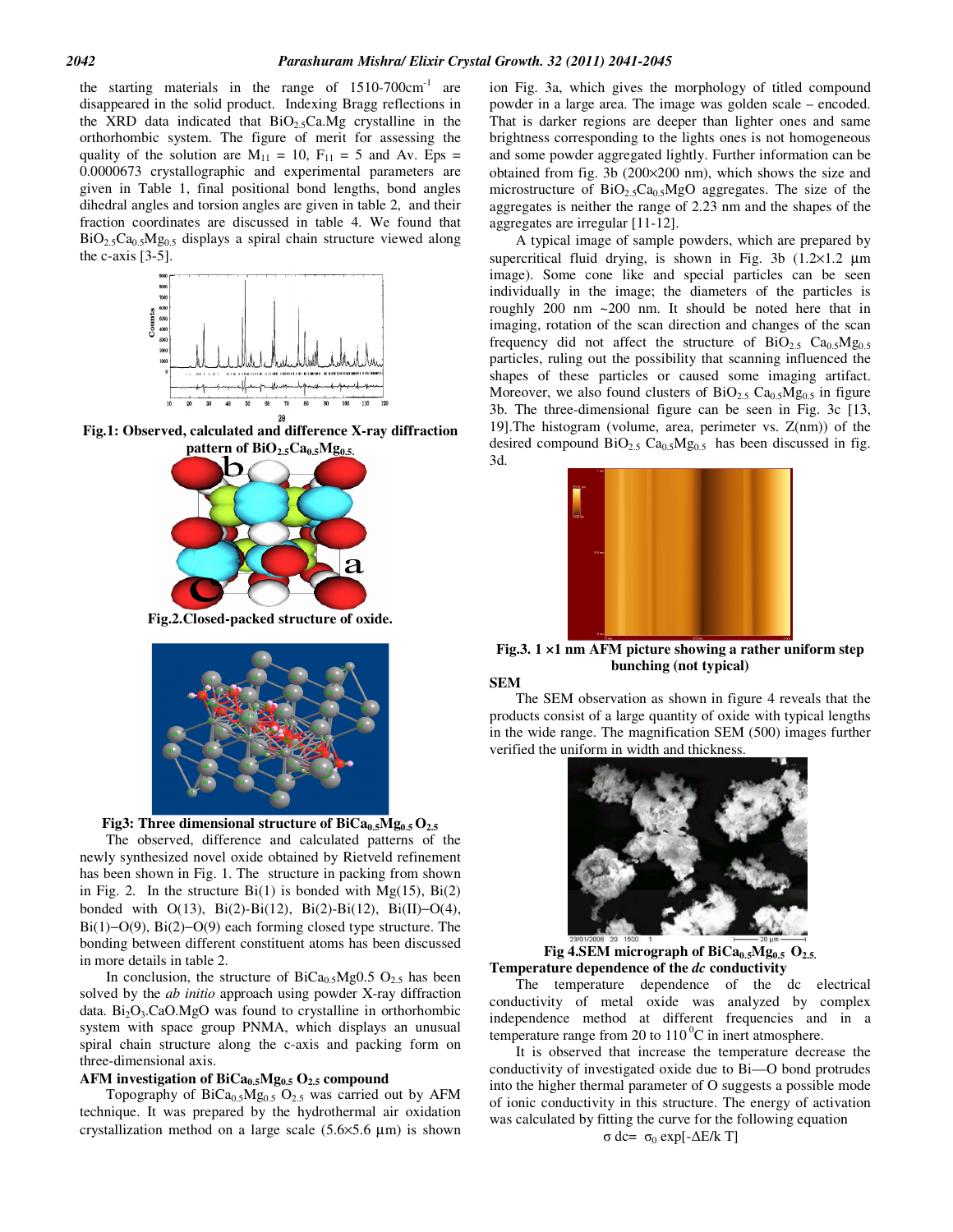where  $\sigma_0$  is constant,K is the Boltzman constant and ∆E is the dc conduction activation energy. Value of ∆Е was calculated from the slopes of the obtained straight lines indicating one conduction mechanism in the whole studied range of temperature. The value of ∆Е is 0.356 eV.



**Fig. 5. The D.C. Conductivity versus temperature. Conclusion** 

In conclusion, the structure of Bi2O3 MgO. CaO has been solved by the ab initio approach the using powder X-ray diffraction data.

The structure depicts, for the first time, features which are not common to the Aurivillus family of compounds.

The usual arrangements of  $\overline{BiO_4}$  units forming  $\overline{(Bi_2O_2)}^{2+}$ sheets in two dimensional in the Aurivillus families is restricted to a one dimensional chins in  $Bi<sub>2</sub>Ca0.5 Mg0.5 O2.5$ .

The dc and ac conductivity are studied for the oxide compositions.

The ac conductivity of the studied compositions seems likely to be both frequency and temperature dependent.

The values of the frequency exponent s and its temperature dependence confirm the applicability of the investigated composition [20-22].

#### **References**

1. L. Y. Yong-Qiang, Ma, G.-C. Wang, J.-S. Li , G.-H. Du and J.-J. Hu Synthesis, characterization and antitumor activity of arylbismuth triphenylgermylpropionates and crystal structure of (4-

 $BrC_6H_4$ )<sub>3</sub>Bi(O<sub>2</sub>CCH<sub>2</sub>CH<sub>2</sub>GePh<sub>3</sub>)<sub>2</sub>and(4BrC<sub>6</sub>H<sub>4</sub>)<sub>3</sub>Bi[O<sub>2</sub>CCH(CH<sub>3</sub> CH2GePh]<sup>2</sup> *J. Organo metallic Chemistry,* 679*, 2*, 173-176,  $(2003)$ .

2. C. Guguta, H. Meekes and R. de Gelder Crystal Structure of Aspartame from Powder Diffraction Data. Crystal Growth & Design, 6, 12 ,2686-2692, (2006).

3. Swastic Mondal, Monika Mukharjee, Koushik Dhara, Souman Ghosh, Jagnyswar Rathna, Pradyot Banerjee and Alok K. Mukharjee,Supramolecular Architecture in an Oxovanadium(V)- Schiff Base complex:Synthesis,ab initio Structure Determination from X-ray Powder Diffraction, DNA Binding and Cleavage activity Crystal Growth & Design, ACSWeb 07|21| 2007, Online available.

4. Kvichiro Fukuda, Miyuki, Hisammura, Tomoyuki Iwata, Nobayuki Tera, Kimiyasu Sato, Synthesis, crystal structure and thermoelectric properties of a new carbide  $Zr_2[A]_{3.56}Si_{0.44}]C_5$  J of Solid. State Chemistry , 180, 1809-1815,(2007).

5. Kinnari Parekh, Ramesh V. Upadhyay Lyubov Belova,ternary Monodispersed  $Mn_{0.5}Zn_{0.5}Fe<sub>2</sub>O<sub>4</sub>$  ferrite nanoparticles: preparation and magnetic characterization, Nanotechnology, 17, 5910-5975, (2006).

6. Larson, A.C. Von Dreete, R.B. Los Atamos Lab, Rep. 1987, LA-UR 86, 748 (GSAS).

7. Shirley, R. The Crystfie System for Automatic Powder  $Indexing - 2000$ .

8. Digamber G. Porob and T.N. Guru Row,A Novel Oxide Ion conductor in a Doped  $Bi<sub>2</sub>O<sub>3</sub>-V<sub>2</sub>O<sub>5</sub>$  System:Ab Initio Sturucture of New Polymorph of  $NaBi<sub>3</sub>V<sub>2</sub>O<sub>10</sub>$  via Powder x-ray diffraction, Chem. Mater,12,3658-3661.( 2000),

9. Hiroshi Mizoguchi, A.P. Ramirez, L.N. Zakharov, A.W. Sleight and M.A. Subramanian,  $Bi_{2/3}Ce_{1/3}Rh_2O_5$ : A new mixedvalent Rh oxide with hitherto unknownstructure,J.Solid state chemistry,181,1,56-60,(2008).

10. S.L. Samal, W. Green, S.E. Lofland, K.V. Ramanujachary, D. Das and A.K. Ganguli ,Study on the solid solution of  $YMn_{1-x}Fe_xO_3$ : Structural,

magneticanddielectricproperties,J.Solid State Chemistry, 181,1,61-66(2008)

11. N.Henry,M.Evain,P.deniard,S.Jobic,O.Mentre and F.Abraham, [Bi6O4.5(OH)3.5]2(NO3)11a new anhydrous bismuth basic nitrate Synthesis and structure determination from twinned crystals,J.solid state chemistry,2003,176,127-136

12. V. Kahlenberg, B. Marter, J.C. Munoz Aceveo, J. Patarin,Ab initio crystal structure determination of  $Na<sub>2</sub>Si<sub>3</sub>O<sub>7</sub>$  from conventional powder diffraction date , Solid State Sciences, 4, 1285-1292, ( 2002).

13. G. Herro, B.M.Epelbaum, R.Weingarther, M. Bickermann, P. Masri, A. Winnacker, Structure and dynamics of Langmuir-Blodgette tristearin films:AFM and theoretical analysis,J.Crystal Growth, 270, 113-120,( 2004),.

14. Kateryna V. Terebilenko, Igor V. Zatovsky, Nikolay S. Slobodyanik, Konstantin V. Domasevitch, Denis V. Pushkin, Vyacheslav N. Baumer and Valentina S. Sudavtsova Phase relations in the system  $K_2MoO_4-KPO_3-M_0O_3-Bi_2O_3:J. \text{solid}$ State chemistry,180,12,3351-3359,(2007)

15. Zhang Zhen He, Yutaka Veda, Mitsuru Itoh, Synthesis,structu and magnetic properties of new vanadate PbCo<sub>2</sub>V<sub>2</sub>O<sub>8</sub>,J.Solid State chemistry, 180, 1770-1774. (2007),

Kusz ,K. Trzebiatowski, R.J .Barezynski, Ionic conductivity of bismuth silicate and bismuth germinate glasses Solid State Ionic, 159,293-299. (2003).

16. Molak,M.Paluch,S.Pawlus,Z.Ujma,M.Pawelczyk and

I.Gruszka,Properties of (Bi1/9NA2/3)(Mn1/3Nb2/3)O3 analysed within dielectric permittivity,conductivity,electri modulus and derivative techniques approach, Phase Transitions, 79,6,447- 460, (2006).

17. Xiang Ying Chen, Zhong Jie Zhang and Soon W. Lee. Selective solution-phase synthesis of BiOCl, BiVO<sub>4</sub> and  $\delta$ -Bi<sub>2</sub>O<sub>3</sub> nanocrystals in the reaction systemofBiCl<sub>3</sub>–NH<sub>4</sub>VO<sub>3</sub>– NaOH,J.Solid State Chemistry181,1,166-174,(200)

18. Masatake Takahshi,Yuji Noguchi,Masaru Miyayama, Estimation of ionic and hole conductivity in bismuthnitrate polycrystals at high temperatures, Solid State Ionics, 172,325- 329,( 2004).

19. M.A.Afifi,M.M.-Nahass,A.E.Bekheet and I.T.ZedanDc and electrical conductivity of bulk CdSexTe1-x, PHYSICA B, 400,248-251,( 2007).

20. N.Kumada,N.Takahashi and N.Kinomura Preparation and Crystal Structure of a New LiBiO<sub>3</sub> J.Solid State Chemistry 1996,126,121-126.

21. Yuan Chunbo,Yang Xiaomim, Fu Degang LuZuhong and Liu Juzheng Atomic Force Microscopic Chacterization of Ultrafine Fe<sub>3</sub>O<sub>4</sub>, J. Solid State Chemistry, 1996, 121, 492-494.

22.Yuan Chunbo,Yang Xiaomim, Fu Degang LuZuhong and Liu Juzheng Atomic Force Microscopic Chacterization of Ultrafine Fe3O4,J.Solid State Chemistry,1996,121,492-494.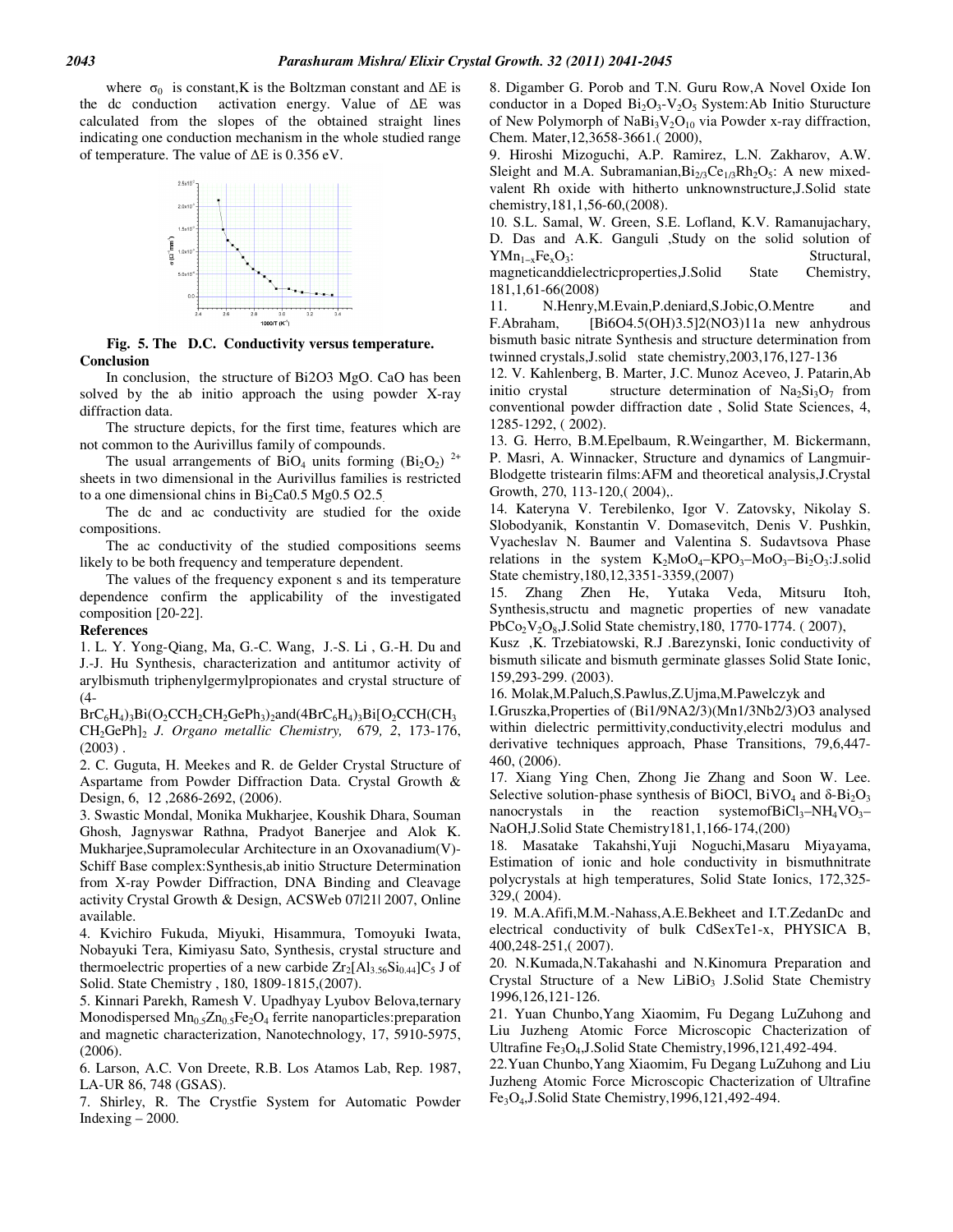### *2044 Parashuram Mishra/ Elixir Crystal Growth. 32 (2011) 2041-2045*

## **Table 1Crystallographic Data of BiCa0.5Mg0.5 O2.5**

| л узинод ирше<br>Formula | $\mathbf{u}$ or $\mathbf{v}$ . $\mathbf{u}$<br>$BiCa0.5Mg0.5O2.5$ |  |  |  |
|--------------------------|-------------------------------------------------------------------|--|--|--|
| <b>FW</b>                | 281.17                                                            |  |  |  |
| Crystal System           | Orthorhombic                                                      |  |  |  |
| <b>Crystal Colour</b>    | White                                                             |  |  |  |
| Space Group              | <b>PNMA</b>                                                       |  |  |  |
| Temperature: K           | 298                                                               |  |  |  |
| Cell parameters          |                                                                   |  |  |  |
| $a(\AA)$                 | 23.104910                                                         |  |  |  |
| $b(\AA)$                 | 12.618820                                                         |  |  |  |
| $c(\AA)$                 | 3.033075                                                          |  |  |  |
| $\alpha$ (deg)           | $90^\circ$                                                        |  |  |  |
| $\beta$ (deg)            | $90^{\circ}$                                                      |  |  |  |
| $\gamma$ (deg)           | $90^\circ$                                                        |  |  |  |
| Volume $(A^3)$           | 884.31                                                            |  |  |  |
| Av. Eps                  | 0.0000673                                                         |  |  |  |
| Z                        | $\overline{c}$                                                    |  |  |  |
| Density                  | $1.869$ $\overline{g/cm^3}$                                       |  |  |  |
| Limitting indices        | $0 \leq h \leq 11$                                                |  |  |  |
|                          | $1 \leq k \leq 6$                                                 |  |  |  |
|                          | $0 \leq l \leq 1$                                                 |  |  |  |
| Reflection collected     | 1884                                                              |  |  |  |
| R indices (all data)     | 0.022                                                             |  |  |  |
| $R_1$                    | 0.0511                                                            |  |  |  |
| $\overline{wR}_p$        | 0.0159                                                            |  |  |  |
| $R_{p}$                  | 0.01271                                                           |  |  |  |
| $\overline{wR_p}$        | 0.01035                                                           |  |  |  |
| M(11)                    | 10                                                                |  |  |  |
| F(11)                    | 5                                                                 |  |  |  |
| Particle size            | $2.23$ nm                                                         |  |  |  |
| F(000)                   | 3063                                                              |  |  |  |
| Fc                       | 3158                                                              |  |  |  |

### **Table2 Bond angles and bond lengths**

|                 | <b>BOND ANGLES</b>                   | <b>Bond length</b>                           |        |  |  |
|-----------------|--------------------------------------|----------------------------------------------|--------|--|--|
| S.N.            | <b>Atoms</b><br>Actual               |                                              |        |  |  |
|                 |                                      | <b>S.N.</b><br><b>Atoms</b><br>actual        |        |  |  |
| 1               | $O(7)$ -Ca $(5)$ 2.3800              |                                              |        |  |  |
| $\overline{2}$  | 5.6080<br>$Mg(6)$ -Ca(5)             | 2.3800<br>$\mathbf{1}$<br>$O(7)$ -Ca $(5)$   |        |  |  |
| $\overline{3}$  | $O(3)$ -Bi(2) 2.6085                 | $\overline{c}$<br>$Mg(6)-Ca(5)$              | 5.6080 |  |  |
| $\overline{4}$  | $O(3)$ -Bi $(1)$ 2.1000              | 3<br>$O(3)$ -Bi $(2)$<br>2.6085              |        |  |  |
| $\overline{5}$  | $Bi(11)-O(17)$<br>2.1000             | $\overline{4}$<br>$O(3)$ -Bi $(1)$<br>2.1000 |        |  |  |
| 6               | 2.3800<br>$O(15)$ -Ca $(13)$         | 5<br>$Bi(11)-O(17)$                          | 2.1000 |  |  |
| $\overline{7}$  | $Mg(14)$ -Ca(13) 3.1000              | 6<br>$O(15)$ -Ca $(13)$                      | 2.3800 |  |  |
| 8               | 2.5378<br>$Mg(14)-O(12)$             | $\overline{7}$<br>$Mg(14)$ -Ca(13)           | 3.1000 |  |  |
| 9               | $Ca(13)-O(12)$<br>1.5098             | $\overline{8}$<br>$Mg(14)-O(12)$             | 2.5378 |  |  |
| 10              | 2.1000<br>$Bi(11)-O(16)$             | $\overline{9}$<br>$Ca(13)-O(12)$             | 1.5098 |  |  |
| $\overline{11}$ | $O(16) - Bi(10)$<br>5.0009           | 10<br>$Bi(11)-O(16)$                         | 2.1000 |  |  |
| 12              | $Mg(14) - Bi(10)$ 2.8200             | $O(16) - Bi(10)$<br>11                       | 5.0009 |  |  |
| 13              | $O(12) - Bi(10)$<br>2.1000           | 12<br>$Mg(14) - Bi(10)$                      | 2.8200 |  |  |
| 14              | $Bi(11) - Bi(10)$<br>2.9200          | 13<br>$O(12) - Bi(10)$                       | 2.1000 |  |  |
| 15              | $O(15)-O(9)$<br>2.3800               | 14<br>$Bi(11)-Bi(10)$                        | 2.9200 |  |  |
| 16              | 2.3800<br>$Ca(13)-O(9)$              | $\overline{15}$<br>$O(15)-O(9)$ 2.3800       | 1.4280 |  |  |
| 17              | 5.0902<br>$Bi(11)-O(8)$              | 16<br>$Ca(13)-O(9)$                          | 2.3800 |  |  |
| 18              | 2.8200<br>$Mg(6)-Bi(2)$              | 17<br>$Bi(11)-O(8)$                          | 5.0902 |  |  |
| 19              | 1.5787<br>$Mg(14)-O(4)$              | 18<br>$Mg(6)-Bi(2)$                          | 2.8200 |  |  |
| 20              | $Bi(10)-O(4)$<br>2.1000              | 19<br>$Mg(14)-O(4)$                          | 1.5787 |  |  |
| 21              | 2.9200<br>$Bi(11) - Bi(2)$           | 20<br>$Bi(10)-O(4)$                          | 2.1000 |  |  |
| $\overline{22}$ | $O(8) - Bi(2) 2.6085$                | 21<br>$Bi(11) - Bi(2)$                       | 2.9200 |  |  |
| 23              | $Ca(5)-O(3)2.3800$                   | $O(8)$ -Bi $(2)$ 2.6085<br>22                |        |  |  |
| 24              | 1.7314<br>$Bi(11)-O(18)$             | 23<br>$Ca(5)-O(3)2.3800$                     |        |  |  |
| 25              | $O(8) - Bi(1) 2.1000$                | 24<br>$Bi(11)-O(18)$                         | 1.7314 |  |  |
| $\overline{26}$ | 2.0000<br>$Mg(6)-O(18)$              | 25<br>$O(8)$ -Bi $(1)$ 2.1000                |        |  |  |
| 27              | 2.9200<br>$Bi(2)-Bi(1)$              | 26<br>$Mg(6)-O(18)$                          | 2.0000 |  |  |
| 28              | $Bi(11)-O(16)-Bi(10)$ 5.9018         | 27<br>$Bi(2)-Bi(1)$                          | 2.9200 |  |  |
| 29              | $Ca(13)-O(15)-O(9)$ 60.0000          |                                              |        |  |  |
| 30              | $O(4)$ -Mg(14)-Bi(10)47.3313         |                                              |        |  |  |
| 31              | $O(4)$ -Mg(14)- $O(12)89.1934$       |                                              |        |  |  |
| 32              | $O(4)$ -Mg(14)-Ca(13)04.0000         |                                              |        |  |  |
| 33              | $Bi(10)-Mg(14)-O(12)45.7767$         |                                              |        |  |  |
| 34              | $Bi(10)$ -Mg(14)-Ca(13)0.5000        |                                              |        |  |  |
| $\overline{35}$ | $O(12)$ -Mg(14)-Ca(13)8.9286         |                                              |        |  |  |
| $\overline{36}$ | Mg(14)-Ca(13)-O(15)8.9227            |                                              |        |  |  |
| $\overline{37}$ | Mg(14)-Ca(13)-O(12)4.3999            |                                              |        |  |  |
| 38              | $Mg(14)$ -Ca(13)-O(9)09.5000         |                                              |        |  |  |
| 39              | $O(15)$ -Ca $(13)$ -O $(12)109.5000$ |                                              |        |  |  |
| 40              | $O(15)$ -Ca $(13)$ -O $(9)$ 60.0000  |                                              |        |  |  |